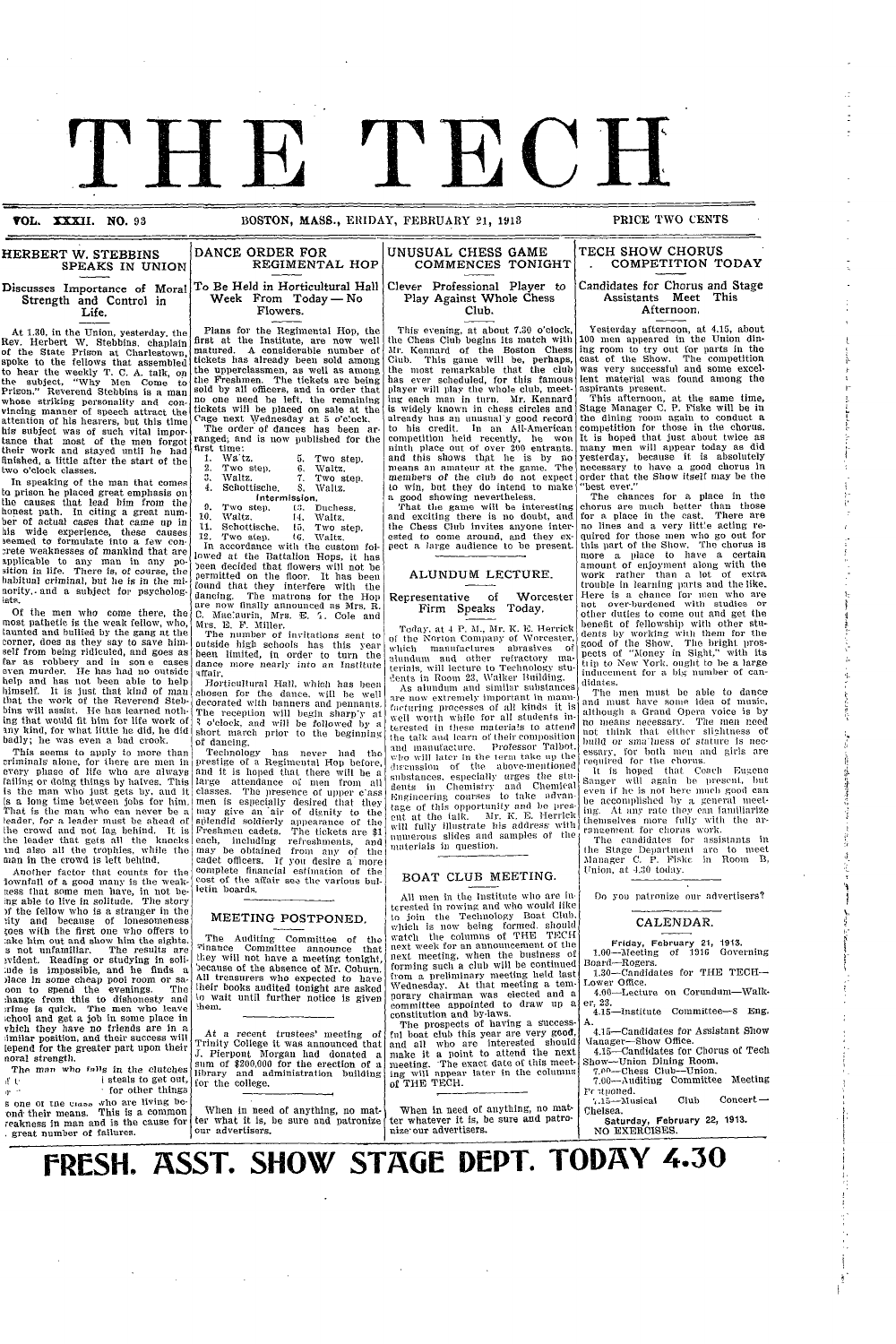## THE TECH MUSICAL CLUBS GIVE WEBSTER STONE  $\mathcal{R}$ CONCERT TONIGHT CHARL<sup>ES</sup> A. STONE, '88 Comprehensive Program to Be RUSSELL ROBB. '88 Published daily, except Sunday, during<br>the college year by students of the Massa-<br>chasetts Institute of Technology. Rendered This Evening in ELIOT WADSWORTH, '91 Chelsea. JOHN W. HALLOWELL Entered as second-class matter, Sept. 16, 1911, at the postoffice at Boston, Mass.. under the act of Congress of March 3, 1879, Securities of Public Service Corporations The Combined Musical Clubs of the Institute will give a concert tonight<br>at Chelsea, for which they have been<br>practicing for several weeks. The<br>program is to be as follows: MANAGING BOARD.<br>A. T. Gibson, 1913.........General Manager<br>B. H. Taylor, 1914........Editor-in-Chief<br>G. R. Thayer, 1913......Business Manager **STONE & WEBSTER Management Association GENERAL MANAGERS OF PUB-<br>LIC SERVICE - CORPORATIONS** Manufacturers of BOSTON C. E. SOCIETY. Office Hours of Managing Editor:<br>8.40 to 9.00 A. M. daily. 1.30 to 2 P. M. Except Thursdays and Saturdays. Many Tech Men Attend Very Successful Meeting. Except Thursdays and Battle Hours.<br>
Office Hours of Business Manager:<br>
8.30 to 9.00 A. M. Daily<br>
Office Hours of Editor-in-Chief:<br>
8.30 to 6.00 P. M. Daily, Except Saturday. The meeting of the Boston Society<br>of Civil Engineers, held last Wednes-<br>day evening, was attended by a con-<br>siderable number of Technology stu-<br>dents, who found the evening an in-<br>structive and entertaining one.<br>Of the fou The meeting of the Boston Society Office, 42 Trinity Place.<br>Night Phone-Back Bay 5527.<br>Phone-Back Bay 5527 or 2180. Subscriptions within the Boston Postal<br>Subscriptions, \$2.00 per year, in advance,<br>Single copies, 2 cents. YOU FRIDAY, FEBRUARY 21, 1913 He spoke on a new design for a mov-<br>able bascule bridge, illustrating his<br>talk with slides.<br>Mr. Frederick H. Fay, president of<br>the Technology Alumni Association,<br>the official engineer of bridges and<br>ferries for the city of THE CERCLE FRANCAIS. best trade of your life at our We are happy to note that the Cercle Francais has succeeded in establishing itself upon a reasonably firm basis, and that it can now be regarded as occupying a permanent position among student clubs at the inthe story. sition among student clubs at the in-<br>stitute. Except in one of our four-<br>teen courses, no French whatever is<br>required of us beyond the ability to<br>pass a rudimentary entrance examina-<br>tion, so that there exists among Tech<br> more readily than the mail of returns<br>the debt which the world over the<br>french, and an opportunity to culti-<br>vale the language of Pasteur and<br>Curie will be greatly appreciated by<br>many Institute students.<br>It is characterist ticular is also given once during the year AVIATION LECTURES. slow burning, free from artificial flavoring, and The first lecture in the course on<br>Aviation" was given by Mr. A. A. The first lecture in the course on "Aviation" was given by Mr. A. A.<br>Merrill last Monday to 110 Seniors.<br>The lectures are to come every Mon-<br>The lectures are to come every Mon-<br>In flay and Wednesday, at 4.10 P. M., in<br>11 DOES NOT BITE the TONGUE. 2 од. Сап. 25 с. 4 2z. Can, 45c. Manufactured COB3 BATES & YERXA CO., their daily carnings. about it right. Let me show you the right method.

CHARLES H. JOHNSON, M. I. T. '05 **REPRESENTING** NEW ENGLAND MUTAL LIFE INSURANCE CO. CHARTERED 1835

Are you a regular subscriber to THE  $\vert$  releptions  $\vert$  MAIN 5572 176 Federal St. BOSTON, MASS.

pleasant diversion and at the same<br>time to give its members a training<br>inch will be of immense professional<br>as well as cultural value.<br>The Cercle Francais has the best<br>wishes of THE TECH. It has come to<br>fill a little niche prosperity.

All Goods Required by Students at Maclachlan's **502 BOYLSTON STREET Drawing Instruments and Materials,** Fountain Pens Text-Books

knowledge as will enable students to<br>make complete calculations of lift,<br>d if soaring angle, stalling angle and<br>correct for certain speed.<br>It is hend that at the end of the<br>course men will be able to make com-<br>plete calcu studying outside for each lecture.

HENRY G. BRADLEE, '91<br>DWIGHT P. ROBINSON '92 Under the Management of our Organization

EDWIN S. WEBSTER, '88

**STONE & WEBSTER** Engineering Corporation

## The American Brass Company

ANSONIA BRASS & COPPER BRANCH

Ansonia, Connecticut

Bare and Insulated Copper Wire and Cable Drawn Copper Rods, Bars and Strips. Brass Sheets, Rods, Wire and Tubes.

Sole Manufacturers of

**TOBIN BRONZE"** (Trade Mark Registered)

SHOULD BE IN ON THIS! If you will buy a winter Suit or Overcoat now, you can get the

REDUCTION SALE NOW ON.

Get 'round and see our window display. It tells part of We are closing out all our fancy overcoatings and suitings at way down prices that are the talk of the

**BURKE & CO. Incorp. Tailors** 18 SCHOOL STREET, and 843 WASHINGTON<br>7 TIAIN ST, ANDOVER, MASS. ST., BOSTON HANOVER, N. H.



8 οι. Can, 80c 16 oz Can \$1.60 It is absolutely the Finest Mixture produced

**Boston** 

## HE WHO HESITATES IS LOST

Don't be among the missing. Reliable statistics show that only 3 per cent of all men at age 65 have any income outside of

It's not difficult to keep out of the 97 per cent class if you go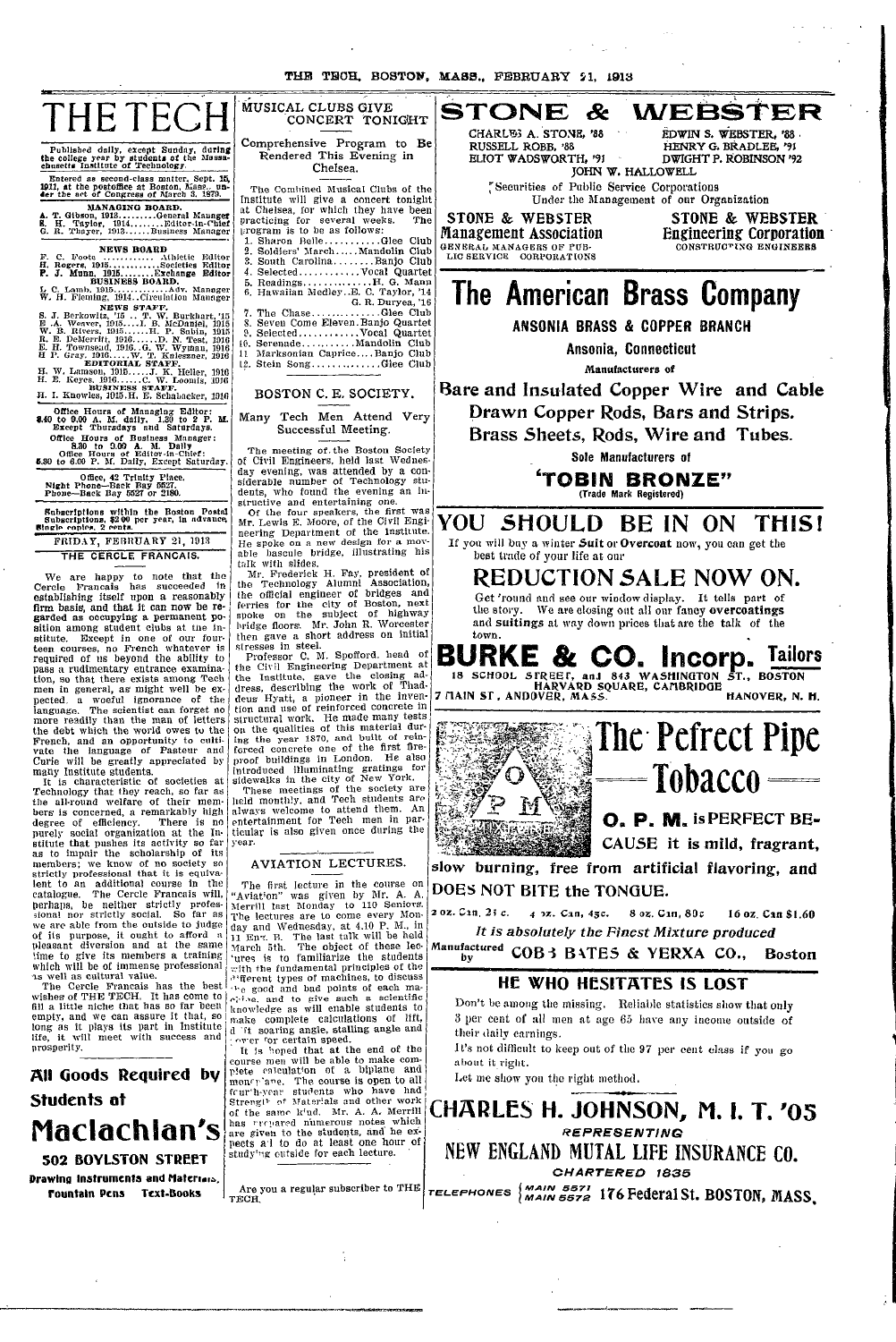THE TECH, BOSTON MASS., FEBRUARY 21, 1613



**BUILDING** TREMONT AND WEST STREETS Send for illustrated Catalogue THE LITTLE PLACE A  $\leq_2^{\infty}$ **Copley Lunch** QUICK SERVICE

FEW COPIES OF TECHNIQUE LEFT Last Chance to Obtain Few Remaining Books of Techninque, 1913.

There are still a considerable num-<br>ber of men who signed up and paid the fifty-cent deposit for a copy of the fitty-cent deposit for a copy of Technique, 1913, and who have not yet<br>cohiand their books. The Technique<br>office in the Union will be open every<br>office in the Union will be open every<br>noon from 1.49 to 2 o'clock, from chance that these men will have, and thance that these men will have, and<br>the board urges very strongly that<br>every man come around to the office. There are also a few extra books,

so that anyone who has not signed up may obtain one of them.

The board states that, as we an-<br>nounced in the beginning, there will<br>be no reduction in price in any case,<br>and that there will be no "closing<br>out" sale at reduced prices as there<br>was last year. The prices of the book are: for the regular edition, \$2.00;<br>for the de Luxe edition, \$3.50. The<br>men who have already paid the 50c deposit have only to pay \$1.50 or<br>\$3.00, as the case may be.<br>REMEMBER this is the last chance and NO closing out bargain sale.

1914 CLASS SMOKER.

What promises to be an entertaining and pleasant evening is the 1914<br>Class smoker. The committee in<br>charge has arranged a vaudeville performance and will provide free<br>smokes. The smoker is to be held on<br>Thursday, March 27, 1913, at the Union. All Juniors should plan to

#### ARCHITECTS' CONTEST.

Compete With Five Universities For Large Prizes.

The Interscholastic Architectural contest, which once a year absorbs the attention of the students of archisecture to the exclusion of all social<br>affairs and other enjoyments, is now<br>in full swing. In this contest Tech competes against the following five<br>universities: Harvard, Cornell, Syra-<br>cuse, Pennsylvania and McGill, There are two classes of contestants, the<br>first comprising Seniors and postgraduates, and the second Juniors.

Each university submits not more<br>than six final drawings in each class,<br>prepared in the following way: All competitors, simultaneously, during a<br>specified period and under supervision, makes a sketch of the problem, which he hands in, preserving a tracing from which to make his com pleted drawing in accordance with the regulations of the contest. He is allowed one month in which to do this.

When all drawings are in a jury of one member appointed by each school selects the best in each class, the winner of the first class receiving pinety dollars in cash; of the second<br>class, sixty dollars.

In the present contest the sketches were made last Monday, between 1 and 9 P. M., the completed drawings and one month from that time.<br>The problem for the first class is the<br>designing of a new Art Museum for New York City, to take care of the increased quantity of material;<br>minute specifications being given. material: That for the second class is a college library of given size and arrangement.



**CUSTOM SHIRTINGS** 

We have received our Spring Importations of

Scotch Madras Cloths

For Men's Spring and Summer Shirts.

The assortment is complete and Wonderfully Varied.

PRICES RANGE FROM \$3.50 UPWARDS.

We Guarantee the Fit and Quality of Workmanship.

# C. F. HOVEY & CO.



5c

Full size

10e

"His praise is lost who waits till all commend."

Of the many who smoke it, there are few who do not sing the praises of



Get a pipe—and join in the chorus. It goes like this-"Such tempting fragrance, such delightful richness, such satisfying smoothness was never known before."